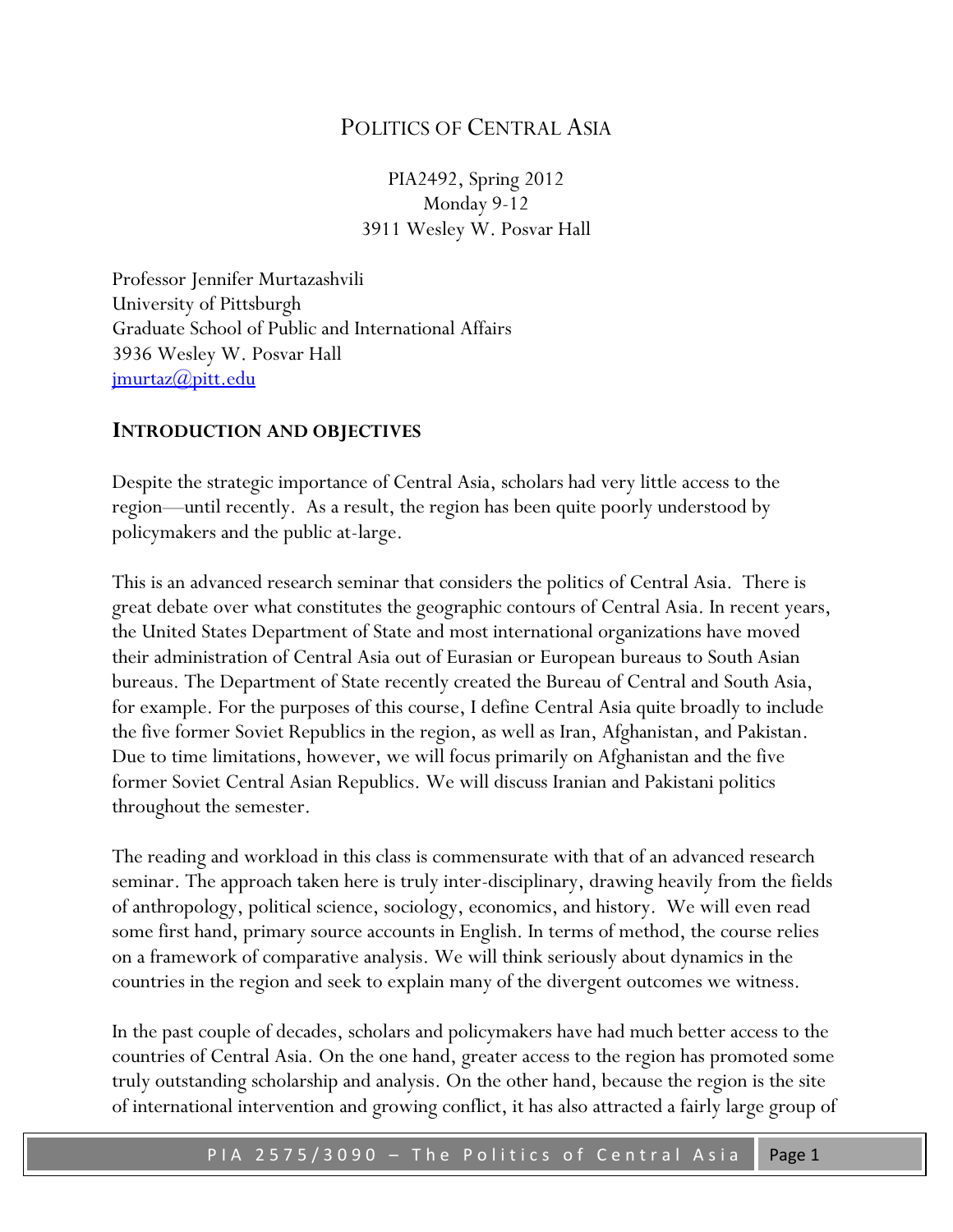"helicopter" journalists and scholars who draw broad conclusions about the region or particular countries based on either faulty assumptions or lack of understanding of the region. As a result, much of the contemporary discourse on Central Asia is fraught with inaccuracies or simple romanticizing. In this course, you will be exposed to some of the most important scholarly work on the region by people who have spent significant time on the ground in the region.

This course will not only introduce you to political issues in the region but will also show students how to approach politics through the lens of historical analysis and political economy. As such, we will spend significant time discussing the political, economic, and social history of the region to gain a more nuanced understanding of current affairs.

The first part of the course will focus on the emergence of states in the region. We will compare the trajectories of the former Soviet Central Asian Republics, which found themselves first under the specter of Russian colonial rule and then under banners of Soviet Communism to that of Afghanistan. Afghanistan is one of the few countries in the developing world that never fell—formally—under the control of a colonial power.

The second part of the course will explore the "long peace" in the region. This is the period of Central Asia under Soviet control and Afghanistan during the reign of the *Musahiban* dynasty (that ended just prior to the Soviet invasion of Afghanistan).

The third and final portion of the course will focus on sources of conflict and other current issues in the region.

#### **EXPECTATIONS**

Students are expected to come to class prepared. Proper preparation requires that you not only read the materials, but that you also spend significant time reflecting and dissecting the materials for that week. As this course is a research seminar, this course depends on active participation by students. There will be minimal lecturing.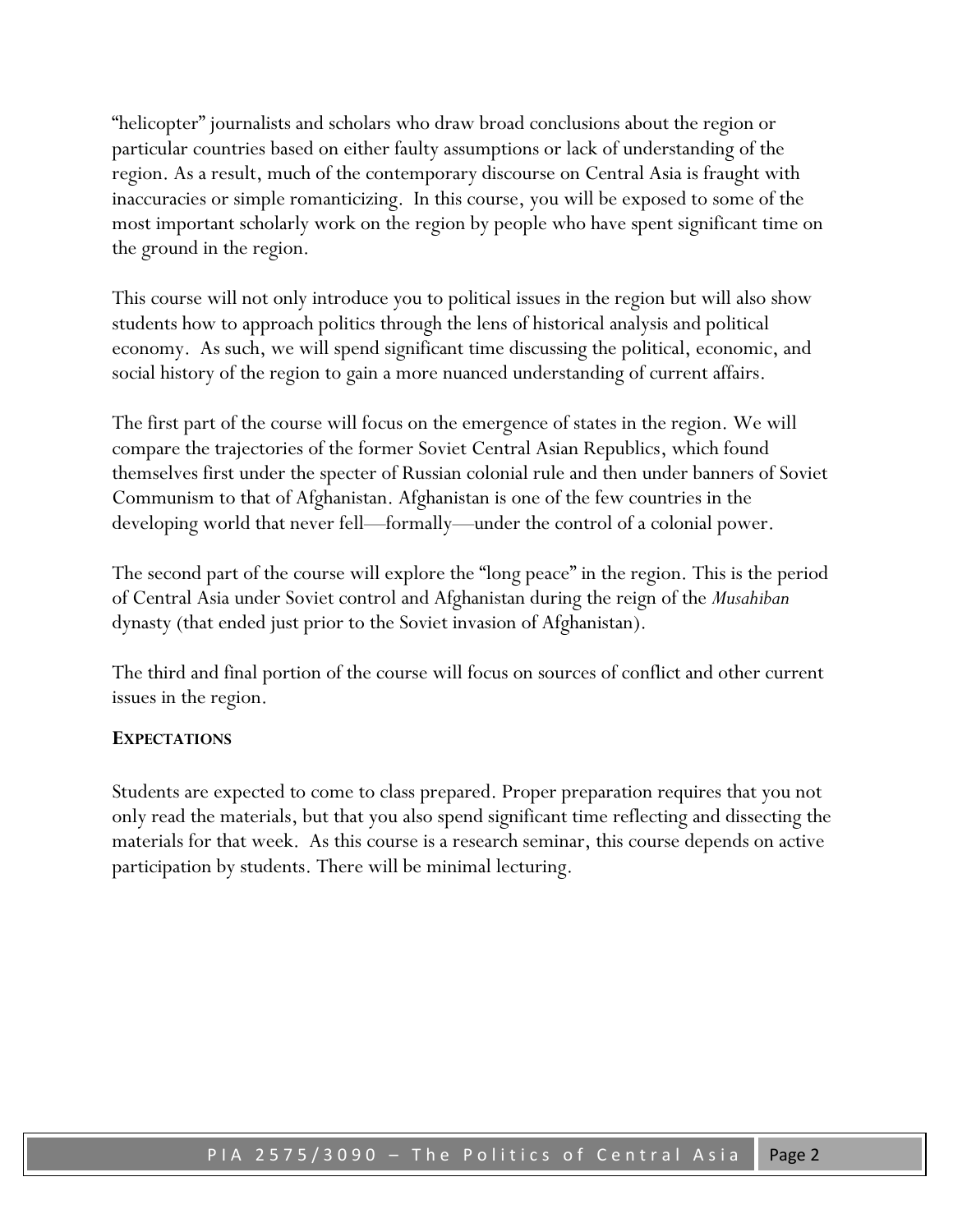#### **EVALUATION**

There will be five written assignments in the course: four short papers that allow you to synthesize and evaluate course readings and a final research or policy paper. Class participation will also be evaluated as part of your final course grade.

- Four short analytical papers (10% each, or 40% total)
	- o Paper 1 due January 30
	- o Paper 2 due February 20
	- o Paper 3 due March 12
	- o Paper 4 due April 2
- Final paper and its components  $(50\%)$ 
	- o Final due in class on April 16
- Class participation (10%)

The final paper and its components, constitutes 50 percent of your course grade. This paper may be either a research paper or a policy paper. A research paper asks a question that is driven by theory or an empirical puzzle. A policy paper seeks to draw attention to an issue of significance in the region, provide background to the issue or problem, and then provide a series of recommendations to deal with these issues.

- Week 4 (January 30): One paragraph description of paper topic (5% of course grade)
- Week 8 (February 27): Two page outline and bibliography (5% of course grade)
- Weeks 10-15 (Individual dates, TBD): In-class presentation of research paper (5% of course grade)
- Final Paper: Due

Each of these assignments account for 5 percent of your course evaluation. Thus, the elements that constitute your paper account for 60 percent of your grade.

#### **REQUIRED TEXTS**

Required texts can be found at any number of retailers online. Other documents and articles have been placed on Courseweb.

 Abazov, Rafis. 2008. *Palgrave Concise Historical Atlas of Central Asia*. Palgrave Macmillan.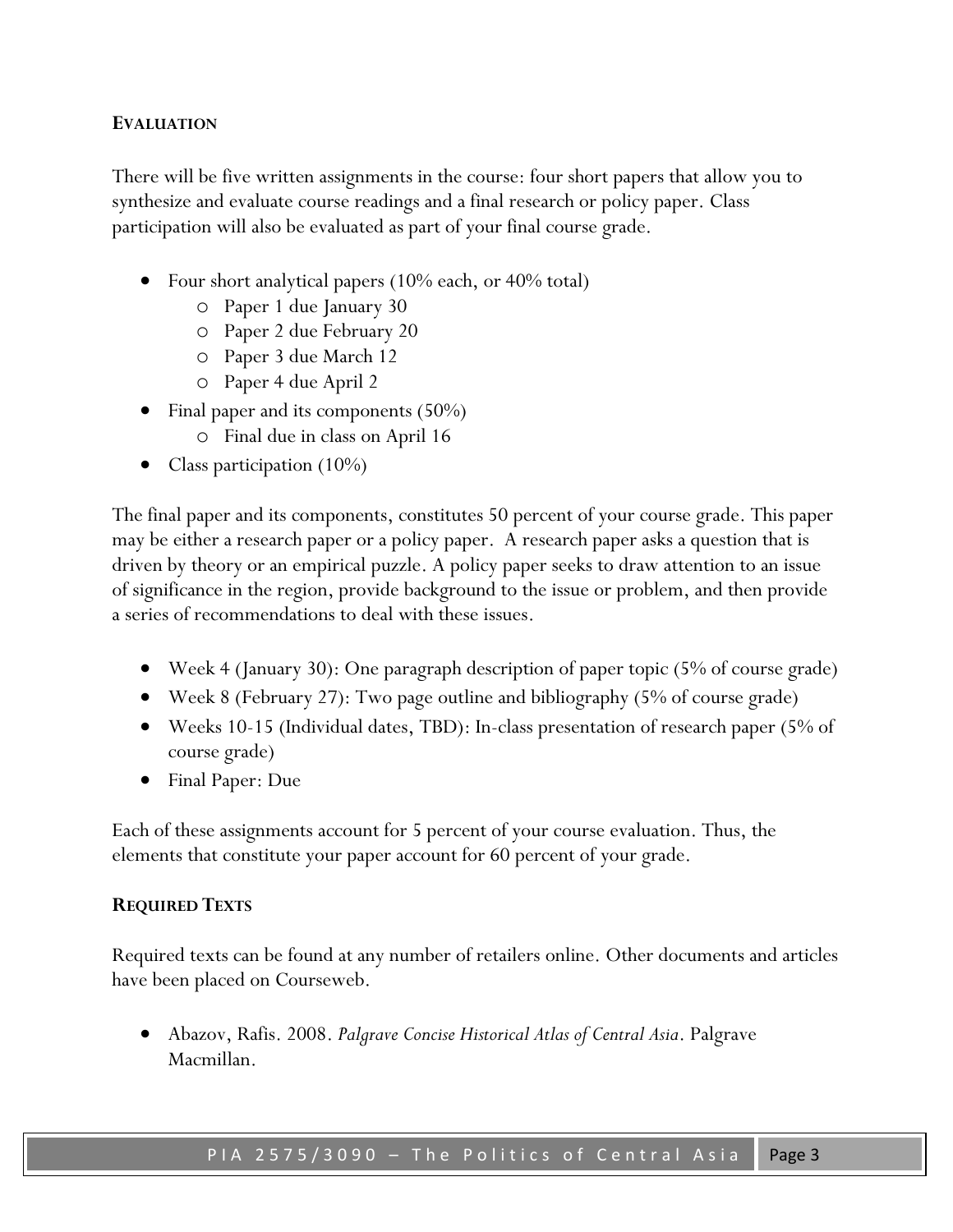- Barfield, Thomas. 2010. *Afghanistan: A Cultural and Political History*. Princeton, NJ: Princeton University Press.
- Crile, George. 2004. *Charlie Wilson's War*. New York: Grove Press.
- Edwards, David B. 2002. *Before Taliban: genealogies of the Afghan jihad*. Berkeley, CA: University of California Press.
- Khalid, Adeeb. 2007. *Islam after Communism: Religion and Politics in Central Asia*. Berkeley, CA: University of California Press
- Roy, Olivier. 1990. *Islam and Resistance in Afghanistan*. Cambridge: Cambridge University Press.
- Roy, Olivier. 2007. *The New Central Asia: Geopolitics and the Birth of Nations*. New York: NYU Press.

#### **Course Topic and Reading Schedule**

#### **1. January 9 Thinking Comparatively about Central Asia**

The Comparative Method

 David Collier, "The Comparative Method," in *Political Science: State of the Discipline II* (Washington, D.C.: American Political Science Association, 1993), 105-119.

Introducing Central Asia, Its People, and History

- Heathershaw, John, and Nick Megoran. 2011. "Contesting danger: a New Agenda for Policy and Scholarship on Central Asia." *International Affairs* 87(3): 589-612.
- Barfield, Thomas. 2010. *Afghanistan: A Cultural and Political History*. Princeton, NJ: Princeton University Press. Chapter 1
- Roy, Olivier. 2007. *The New Central Asia: Geopolitics and the Birth of Nations*. New York: NYU Press. Chapters 1-3
- Levi, Scott. 2007. "Turks and Tajiks in Central Asian History." In *Everyday Life in Central Asia: Past and Present*, eds. Jeff Sahadeo and Russell Zanca. Bloomington, IN: Indiana University Press, p. 13-31.

### **2. January 16 Martin Luther King Day**

- **3. January 23 State Formation I: Afghanistan**
	- Barfield, Thomas. 2010. *Afghanistan: A Cultural and Political History*. Princeton, NJ: Princeton University Press. Chapters 2 and 3.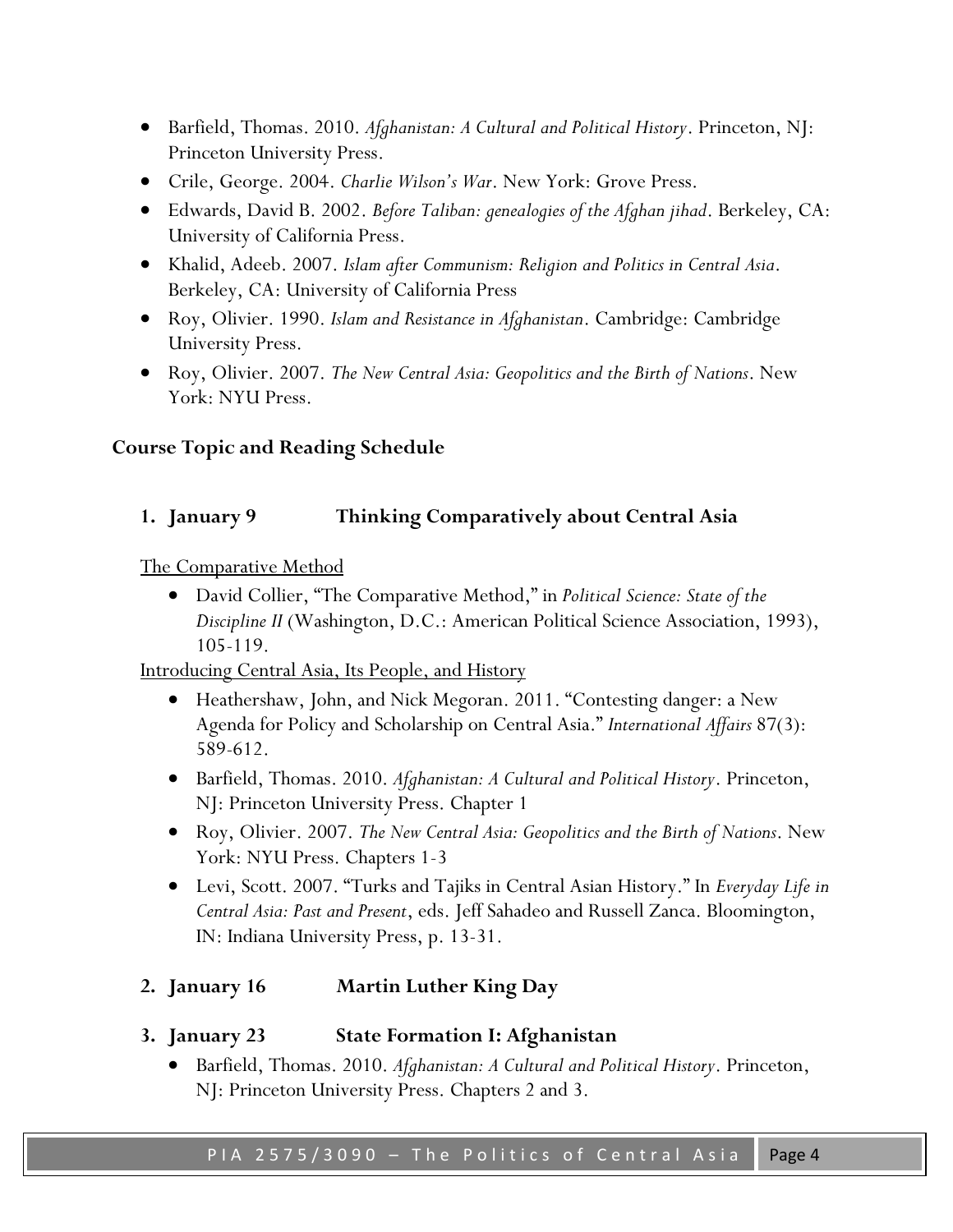- Khān, ʻAbd al-Raḥmān. 1900. *The Life of Abdur Rahman, Amir of Afghanistan*. ed. Mir Munshi Sultan Mahomed Khan. London: J. Murray. Excerpts
- Ahmed, Akbar S. 1980. *Pukhtun Economy and Society*. New York: Routledge. Chapters 1 and 3
- Hanifi, Shah Mahmoud. 2011. *Connecting Histories in Afghanistan: Market Relations and State Formation on a Colonial Frontier*. Stanford University Press. Introduction
- Shahrani, M. Nazif. 2005. "King Aman-Allah of Afghanistan's Failed Nation-Building Project and its Aftermath (review article)." *Iranian Studies* 38(4): 661- 675.

# **4. January 30 State Formation II – Forming National Soviet Republics**

## *Short Paper 1 Due*

- Hirsch, Francine. 2000. "Toward an Empire of Nations: Border-Making and the Formation of Soviet National Identities." *Russian Review* 59: 201-226.
- Poliakov, Sergei. 1992. *Everyday Islam: Religion and Tradition in Rural Central Asia.* Armonk, NY: M.E. Sharpe. Pages 1-30, 76-80.
- Khalid, Adeeb. 2007. *Islam after Communism: Religion and Politics in Central Asia*. Berkeley, CA: University of California Press. Chapters 1-4
- Edgar, Adrienne L. 2001. "Genealogy, Class, and 'Tribal Policy' in Soviet Turkmenistan, 1924-1934." *Slavic Review* 60(2): 266-288.
- Kamp, Marianne. 2002. "Pilgrimage and Performance: Uzbek Women and the Imagining of Uzbekistan in the 1920s." *International Journal of Middle East Studies* 34(2): 263-278.

# **5. February 6 Afghanistan – Before the War**

# *Paper topic due*

- Barfield, Thomas. 2010. *Afghanistan: A Cultural and Political History*. Princeton, NJ: Princeton University Press. Chapters 4.
- Edwards, David B. 2002. *Before Taliban: Genealogies of the Afghan Jihad*. Berkeley, CA: University of California Press.

# **6. February 13 The Soviet Experience**

- Roy, Olivier. 2007. *The New Central Asia: Geopolitics and the Birth of Nations*. New York: NYU Press. Chapters 4-6
- Critchlow, James. 1988. "'Corruption', Nationalism, and the Native Elites in Soviet Central Asia." *Journal of Communist Studies* 4: 142-161.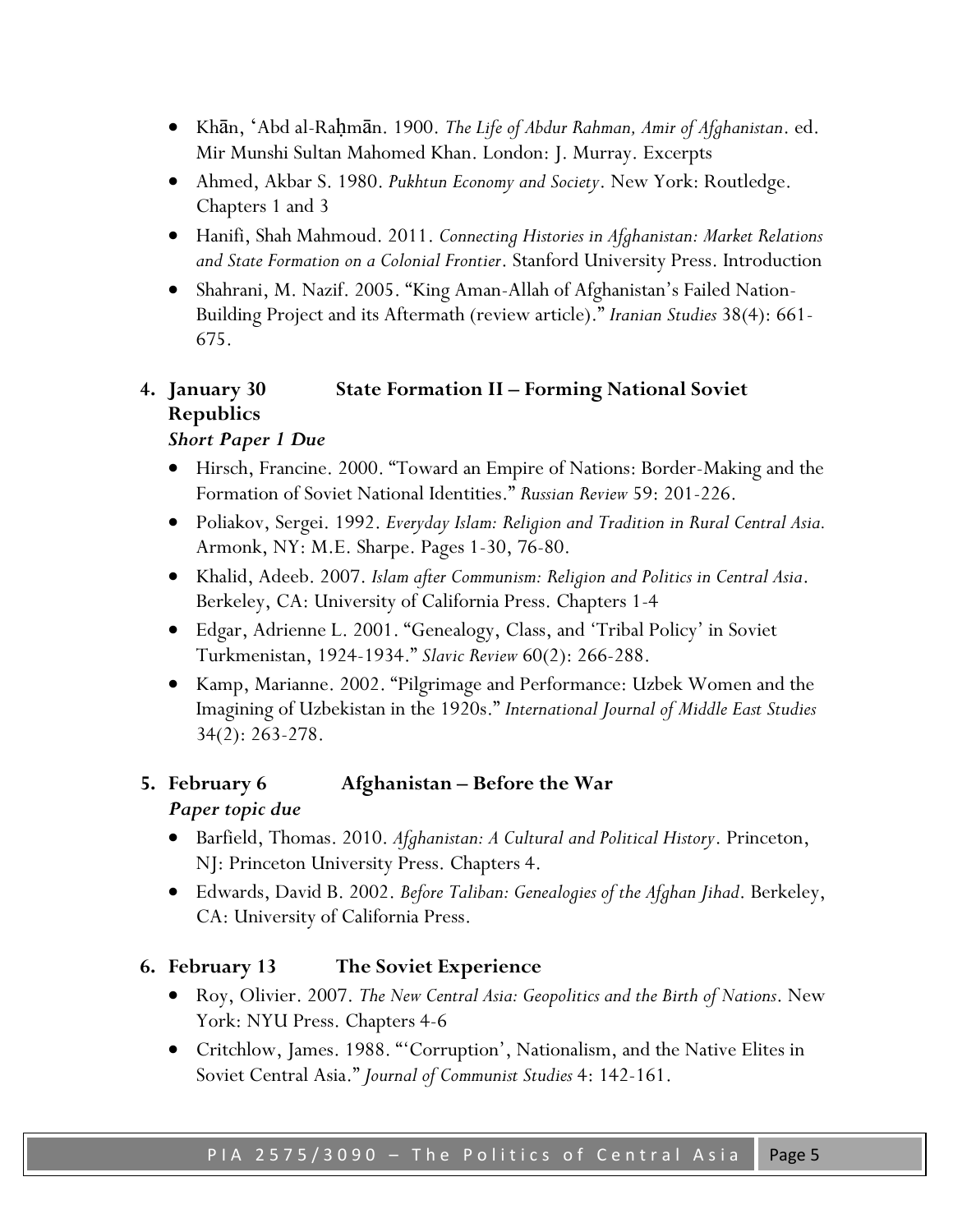- Khalid, Adeeb. 2007. *Islam after Communism: Religion and Politics in Central Asia*. Berkeley, CA: University of California Press. Chapters 5-6
- Davé, Bhavna. 2007. *Kazakhstan: Ethnicity, Language and Power*. New York: Routledge. Chapters 3-4.
- Kandiyoti, Deniz. 1996. "Modernization without the Market? The Case of the 'Soviet East'." *Economy and Society* 25: 529-542.

## **7. February 20 The First Wave of Political Islam --Pakistan and Afghanistan** *Short Paper 2 Due*

 Roy, Olivier. 1990. *Islam and Resistance in Afghanistan*. Cambridge: Cambridge University Press.

#### **Emergence of a New Central Asia?**

**8. February 27 Collapse of the Soviet Union and Emergence of New Nations**

*Paper Outline and Bibliography Due*

- Roy, Olivier. 2007. *The New Central Asia: Geopolitics and the Birth of Nations*. New York: NYU Press. Chapters 7-9.
- Levitsky, Steven, and Lucan Way. 2002. "The Rise of Competitive Authoritarianism." *Journal of Democracy* 13(2): 51-65.
- Yaacov R'oi, "Central Asian Riots and Disturbances, 1989-1990: Causes and Context," *Central Asian Survey* 16 (3): 21-54.
- Heathershaw, John. 2009. *Post-Conflict Tajikistan: The Politics of Peacebuilding and the Emergence of Legitimate Order*. New York: Routledge.
- Radnitz, Scott. 2006. "What Really Happened in Kyrgyzstan?" *Journal of Democracy* 17(2): 132-146.

### **9. March 5 Spring Break**

Crile, George. 2004. *Charlie Wilson's War*. New York: Grove Press.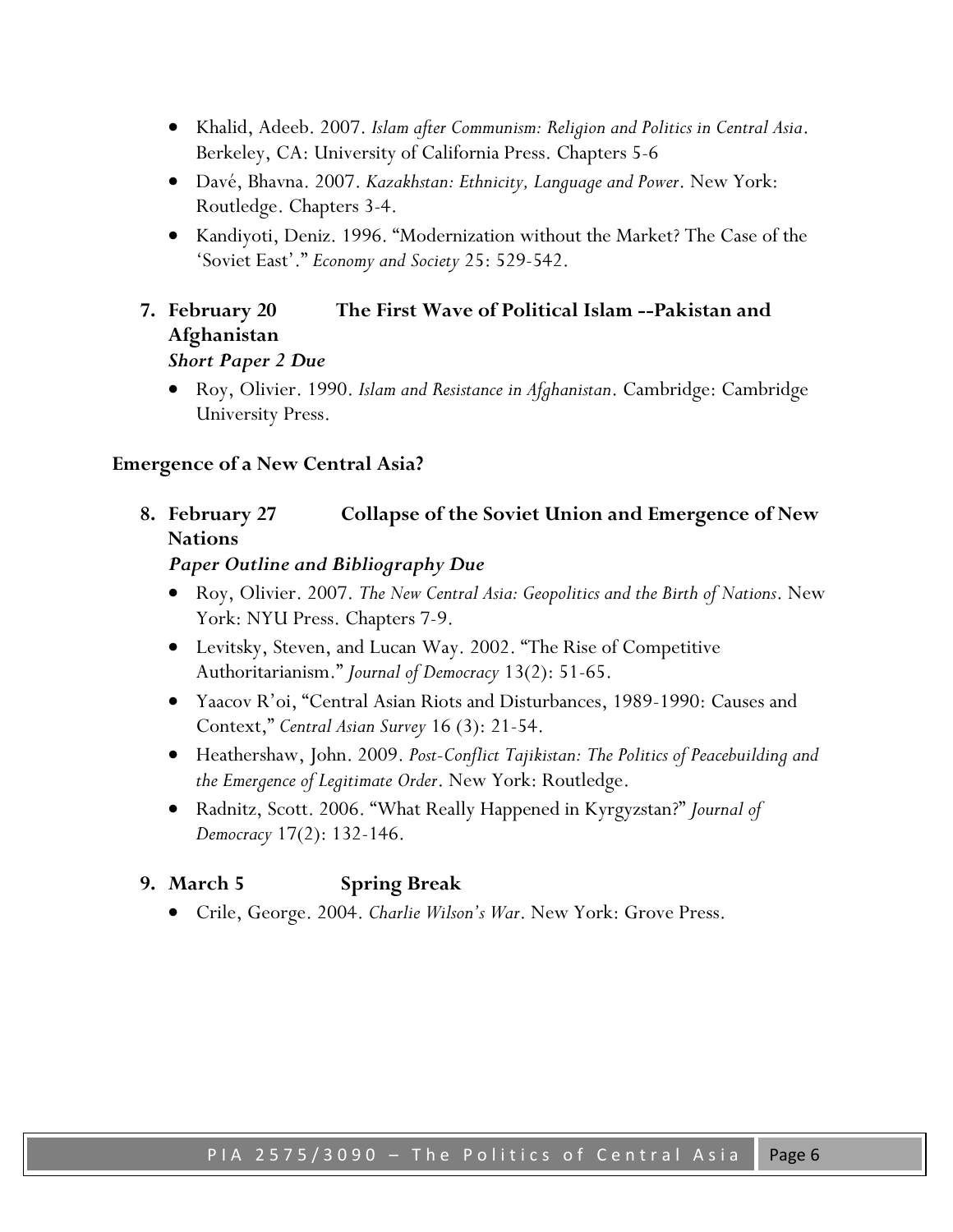# **10.March 12 Taliban and Neo-Taliban** *Short Paper 3 Due*

- Rashid, Ahmed. 2010. *Taliban: Militant Islam, Oil and Fundamentalism in Central Asia, Second Edition*. 2nd ed. Yale University Press. Chapters 6 and 7
- Giustozzi, Antonio. 2007. *Koran, Kalashnikov, and Laptop: The Neo-Taliban Insurgency in Afghanistan*. New York: Columbia University Press. Chapters 1-3
- Tarzi, Amin. 2008. "The Neo-Taliban." In *The Taliban and the Crisis of Afghanistan*, eds. Robert D. Crews and Amin Tarzi. Cambridge, MA: Harvard University Press, p. 274-310.
- Sinno, Abdulkader H. 2008. "Explaining the Taliban's Ability to Mobilize the Pashtuns." In *The Taliban and the Crisis of Afghanistan*, eds. Robert D. Crews and Amin Tarzi. Cambridge, MA: Harvard University Press, p. 59-89.

# **11.March 19 Local Politics**

- Collins, Kathleen. 2004. "The Logic of Clan Politics: Evidence from the Central Asian Trajectories." *World Politics*.
- Ilkhamov, Alisher. 2003. "The Limits of Centralization: Regional Challenges in Uzbekistan." In *The Transformation of Central Asia: States and Societies from Soviet Rule to Independence*, ed. Pauline Jones Luong. Ithaca, NY: Cornell University Press, p. 159-181.
- Bichsel, Christine. 2005. "In Search of Harmony: Repairing Infrastructure and Social Relations in the Ferghana Valley." *Central Asian Survey* 24(1): 53-66.
- Robertson, Graeme, and Grigore Pop-Eleches. 2011. "Cross-Cutting Cleavages and Ethnic Conflict: Evidence from Survey Experiments in Kyrgyzstan." *Working Paper.*
- Murtzashvili, Jennifer. 2011. The Informal Ties that Bind: Understanding State-Society Cooperation in Rural Afghanistan. Working Paper

### **12.March 26 Economic Reform and Resources**

- Pomfret, Richard W. T. 2006. *The Central Asian Economies since Independence*. Princeton, N.J.: Princeton University Press. Chapters 1 and 9
- Luong, Pauline Jones, and Erika Weinthal. 2010. *Oil Is Not a Curse: Ownership Structure and Institutions in Soviet Successor States*. Cambridge University Press. Chapter 4 and 8
- Simpson, Sarah. 2011. "Afghanistan's Buried Riches." *Scientific American* 305(4): 58-65.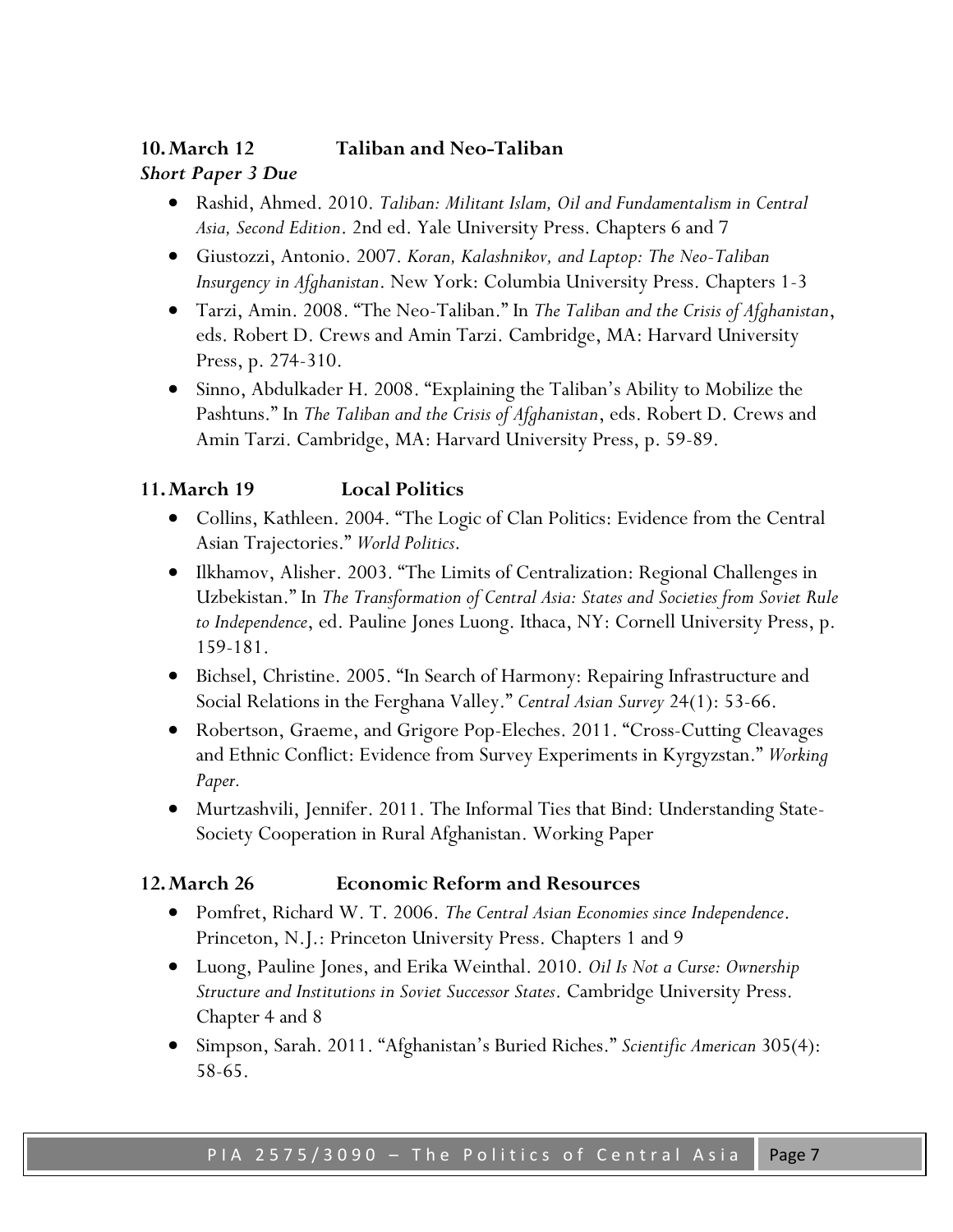Starr, S. Frederick, and Andrew S. Kuchins. 2010. *The Key to Success in Afghanistan: A Modern Silk Road Strategy*. Washington, D.C.: Central Asia-Caucasus Institute and Silk Road Studies Program.

# **13.April 2 Foreign Policy**

### *Short Paper 4 Due*

- Roy, chapter  $10$
- Finke, Peter, Central Asian Attitudes towards Afghanistan: perceptions of the Afghan war in Afghanistan
- Blank, Stephen J. 2011. *Challenges and Opportunities for the Obama Administration in Central Asia*. Army War College.
- Deyermond, Ruth. 2009. "Matrioshka Hegemony? Multi-levelled hegemonic competition and security in post-Soviet Central Asia." *Review of International Studies* 35(01): 151.
- Aris, Stephen. 2009. "The Shanghai Cooperation Organisation: 'Tackling the Three Evils'. A Regional Response to Non-traditional Security Challenges or an Anti-Western Bloc?" *Europe-Asia Studies* 61(3): 457-482.

| 14. April 9 | <b>Presentations</b> |
|-------------|----------------------|
|             |                      |

**15.April 16 Presentations**

PIA 2575/3090 - The Politics of Central Asia | Page 8